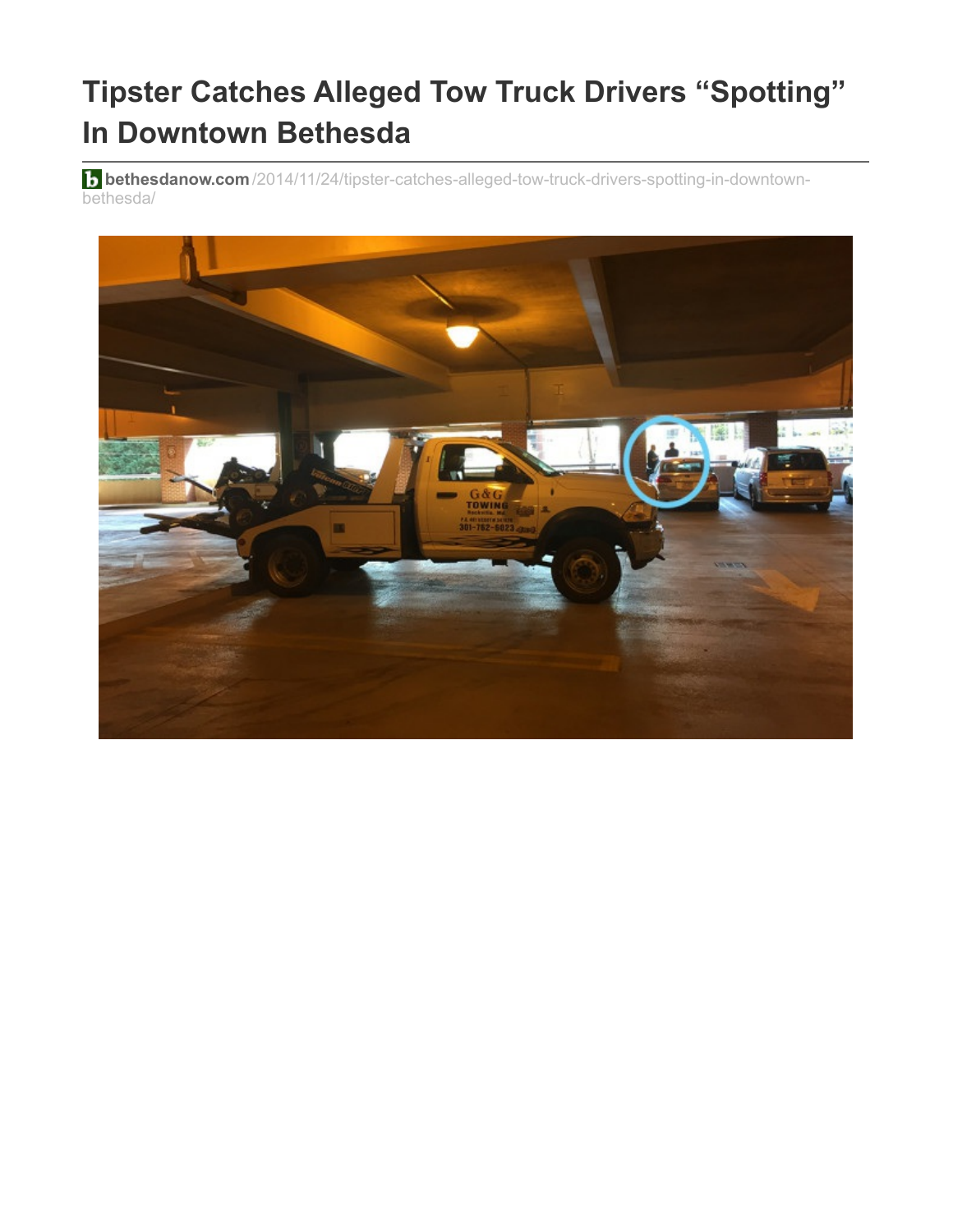

A tow truck company may be using illegal means to find illegally parked cars in an infamous downtown Bethesda parking lot.

A tipster sent in the images shown here of what appear to be two tow truck drivers from Rockville-based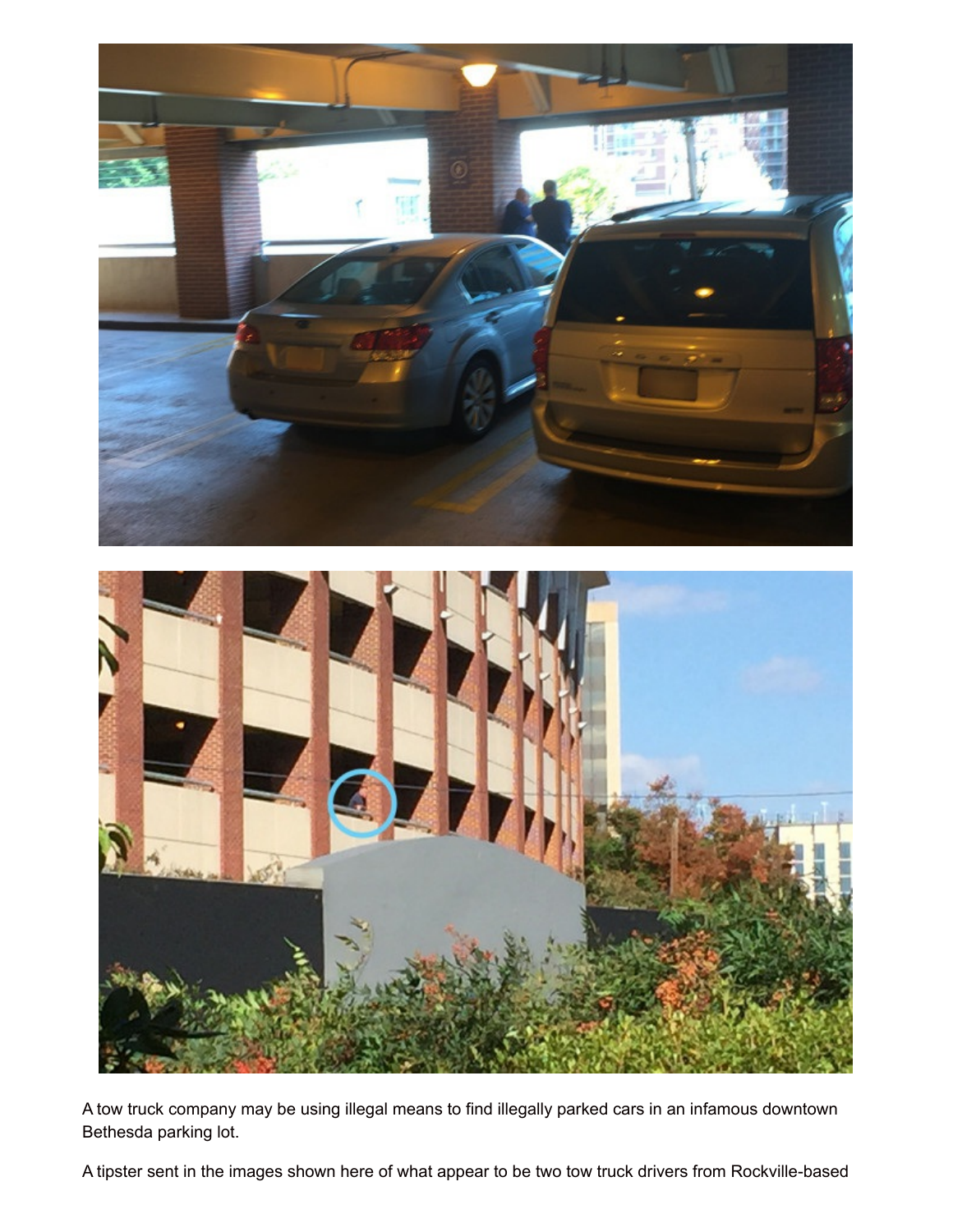G&G Towing perched on the third floor of the county's Woodmont Corner Garage.

The drivers appear to be watching the lot across the street at the Connor Building (7720 Woodmont Ave.), a place [well-known](http://www.bethesdanow.com/2014/06/17/predatory-towing-continues-in-downtown-bethesda/) for its high frequency of vehicle tows. In one of the photos, the men can be seen looking at the lot while their tow trucks are parked in spots nearby.

It turns out Montgomery County is well aware of the problem.

Eric Friedman, the director of the county's Office of Consumer Protection and its point man on aggressive towing issues, said the Department of Transportation sent G&G a [letter](http://www.bethesdanow.com/files/2014/11/County-Tells-GG-Towing-To-Leave-Garage.pdf) in 2009 ago advising the company to stop using its parking garage to watch the lot.



"DOT basically told them the garage can't be used for their business purposes," Friedman said. "We got them out of there once. It's inappropriate."

In April, the company successfully challenged parts of a 2012 state law that outlawed the use of "spotters" to watch for drivers who walk-off of private properties on which they've parked. (See the PDF of court decision below.)

Friedman, who has [appeared](http://www.bethesdanow.com/2012/11/29/county-official-featured-on-abcs-2020/) on ABC News' 20/20 program to talk about the predatory towing issue, said the state law outlawed employees who were "primarily" used as spotters, meaning tow truck drivers who also watch parking lots may be allowed.

"G&G gets upset when you call it predatory. They prefer aggressive. We call it overly-aggressive," Friedman said. "But when they're up high in a parking garage with cameras, that's exactly what they are. Clearly the intent was they shouldn't lie in wait and swoop in like hawks."

Friedman said it appears the state will appeal the Anne Arundel Circuit Court judge's opinion in the case to the state's Court of Special Appeals.

G&G Towing, which often refuses requests for comment from the media, has yet to respond to a request for comment related specifically to the photos.

In June, Friedman told a group of Bethesda residents and business owners that the "predatory towing" situation in downtown Bethesda is as concerning as ever.

On Monday, he told BethesdaNow.com that the Connor Building lot is "ground zero" for towing in Bethesda.

Friedman said it's highly unlikely all property owners are calling their contracted tow truck company to report a walk-off or illegally parked driver — as is legally required.

"You have to have authorization from the property owner before the tow. But in practice, one or two firms get aggressive and work the system," Friedman said. "One or two companies have spotters and they'll hide and wait and call the owner instead and say, 'Give me authorization.'"

Friedman estimated there are between 30,000 and 40,000 trespass tows a year in Montgomery County and downtown Bethesda is among the more popular spots to find one. Friedman said trespass towing is a roughly \$5 million a year industry in the county.

The average cost to reclaim a towed vehicle is \$168, not counting the time and effort it takes to get to the